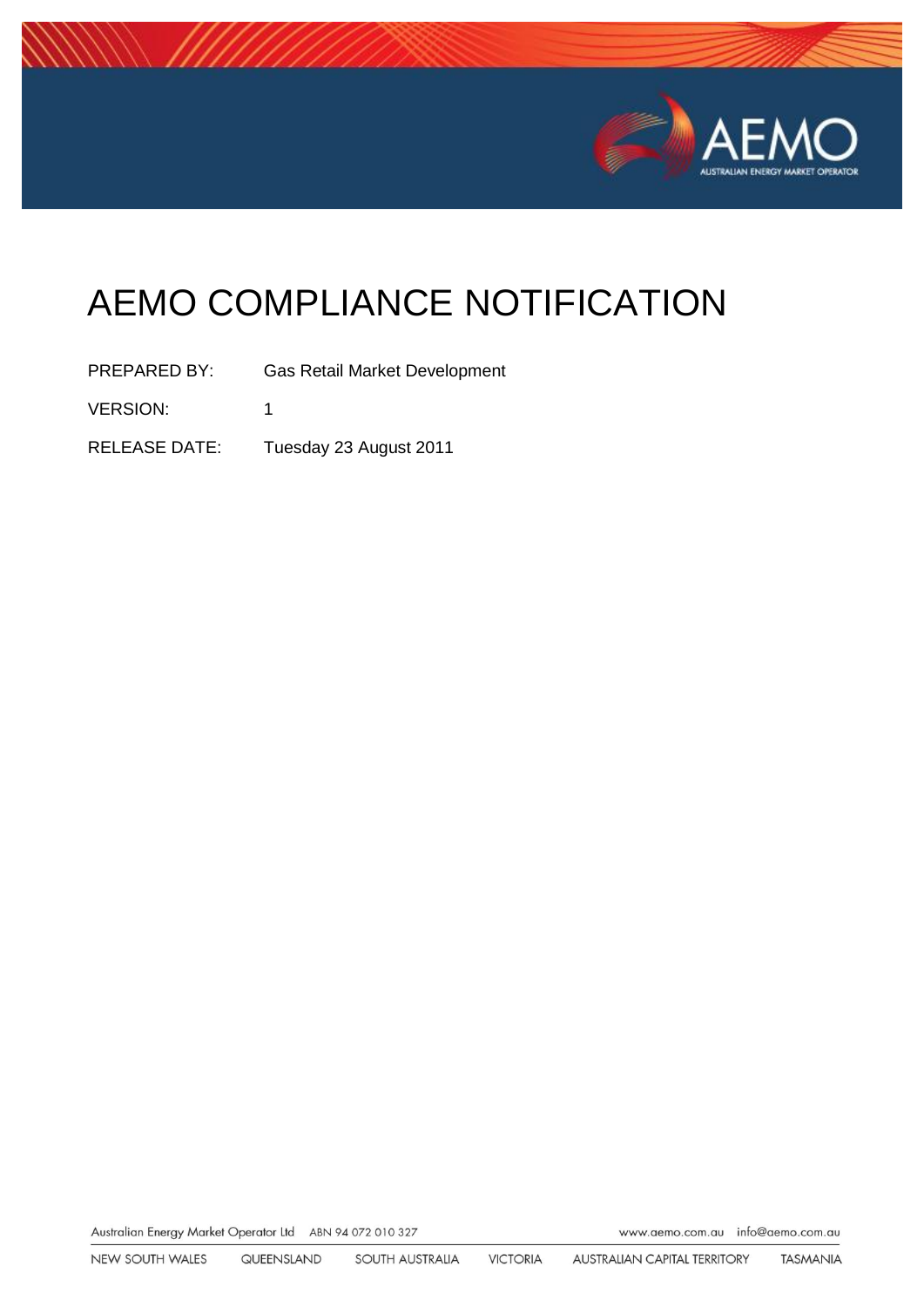

### **Change of user on move in transactions**

### **Introduction**

This document outlines an apparent breach of clause 6.4(2) of the NSW/ACT Gas Retail Market Procedures (NSW/ACT) (Procedures) in relation to warranties made in relation to the lodgement of Change of User on Move Ins (COU on MI) by Australian Power and Gas (APG) in the NSW-Wilton network section.

### **Circumstances of Apparent Breach**

Clause 6.3 of the Procedures defines when a COU on MI occurs. COU on MI concerns the situation where a customer changes premises but retains their existing user.

Clause 6.4(1) of the Procedures states that when a user lodges a COU transaction where it specifies it is a move-in, that incoming user "represents and warrants to AEMO that the change of user transaction relates to a move-in". Furthermore, clause 6.4(2) notes that for each day the COU on MI transaction is open, the user is said to warrant that it is a move-in.

In early May 2011 Jemena Gas Networks informed AEMO that approximately 140 COU on MI transactions were lodged to their system by APG over April/May 2011.

APG is a relatively new participant in the NSW-ACT gas retail market. It appears that the transactions lodged by APG were lodged not as intended and should have been processed as standard change of user transactions rather than as COU on MI. Therefore the warranty given that the transaction was a move-in under clause 6.4 of the Procedures was not provided in good faith. There appears to be a breach of clause 6.4(2).

### **AEMO Decision: Apparent Breach is Non Material**

Applying the criteria outlined in the AEMO Compliance Process (see Attachment A) AEMO regards the apparent breach of clause 6.4(2) of the Procedures by APG to be non material for the following reasons:

#### Non materiality

Criterion 1: significant financial impact

The apparent breach is unlikely to cause significant financial impact on market participants as these transactions related to the lodging party.

Criterion 2: significant market system impact

There were no market system impacts on either the market participants, AEMO, including the Gas Retail Market Business System; and AEMO stakeholders that AEMO is aware of.

Criterion 3: significant operational impact

While there have been some operational impacts on the network operator, as they are to manually process a large number of COU on MI transactions [that were lodged incorrectly], AEMO has advised that they can continue to process the transactions and that the timing requirements for such transactions to be completed are relaxed.

Criterion 4: Any other factors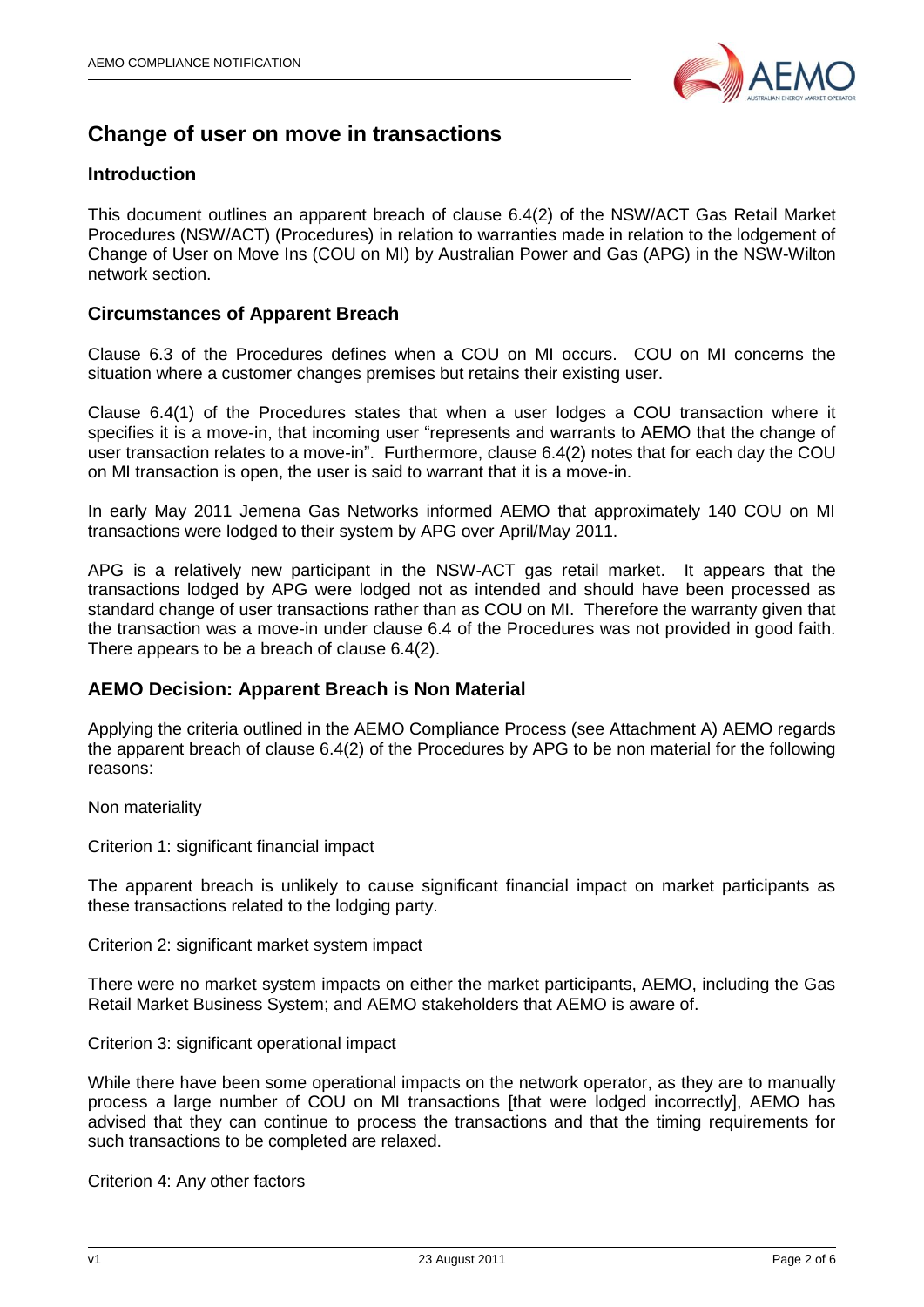

This is the first breach of this nature by the participant, and arose as a result of lack of understanding of clause 6.4(2) arising from being a relatively new entrant to the market.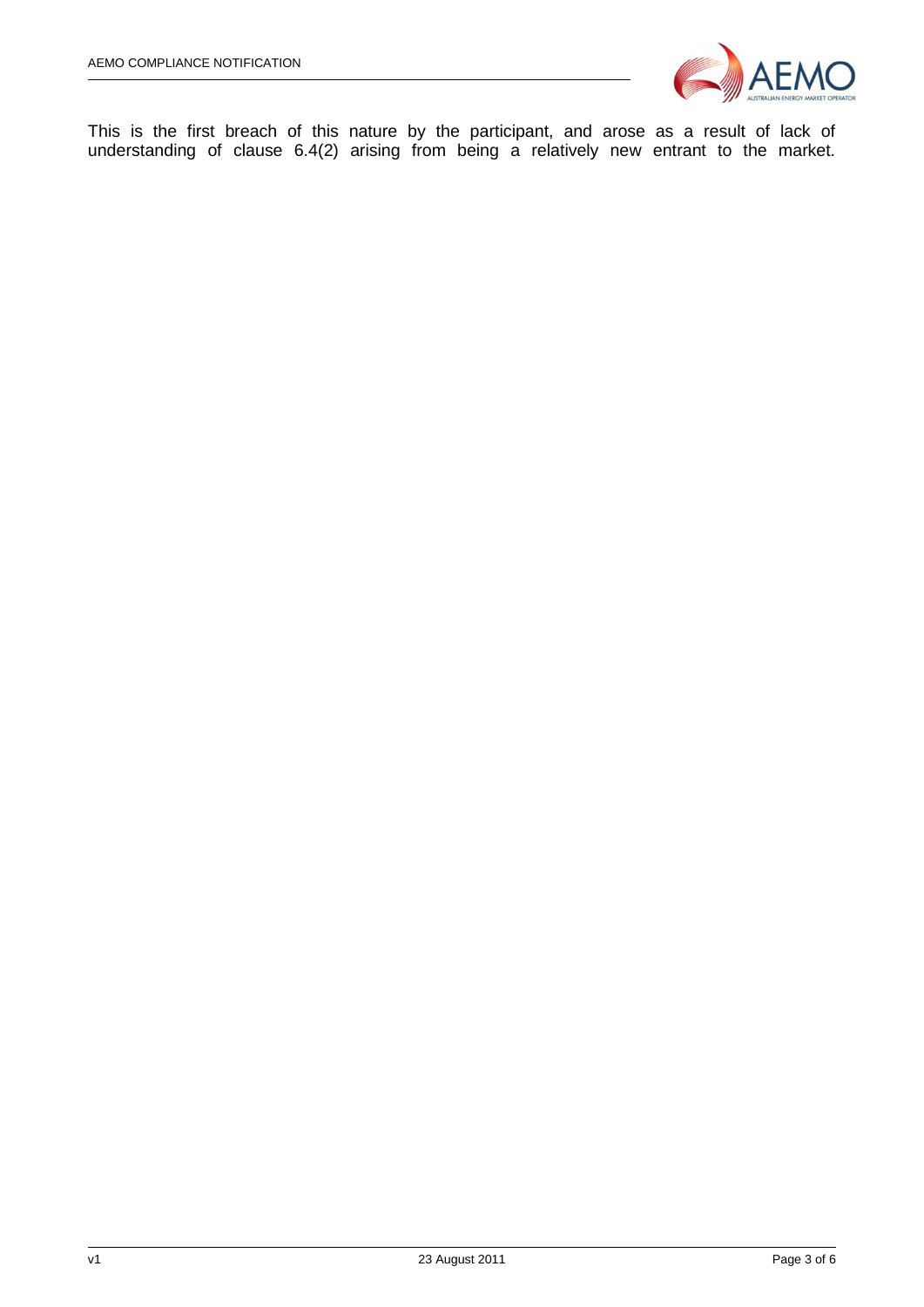

## **ATTACHMENT A: AEMO COMPLIANCE PROCESS**

### **Criteria AEMO will use in considering whether**

- **i. An incident is material; and**
- **ii. If the incident is material whether it should be referred to AER.**

### Criteria to consider in assessing materiality of apparent breach

The following criteria will be used by AEMO in determining whether an apparent breach is material in nature:

- 1.Whether or not the apparent breach is likely to cause significant financial impact on either of the following:
	- a. Market Participants;
	- b. AEMO, including the Gas Retail Market Business System;
	- c. End use customers;
	- d. AEMO stakeholders.
- 2. Whether or not the apparent breach is likely to cause significant market system impact on either of the following:
	- a. Market Participants;
	- b. AEMO; including the Gas Retail Market Business System;
	- c. AEMO stakeholders.

3. Whether or not the apparent breach is likely to use significant operational impact on either of the following:

- a. Market Participants;
- b. AEMO; including the Gas Retail Market Business System;
- c. End use customers;
- d. AEMO stakeholders.

4. Any other factors considered relevant by AEMO.

### Criteria to consider in referring a material apparent breach to AER

The checklist is the process AEMO will use to determine whether an apparent breach, if considered material, should be referred to the AER.

In determining whether or not a material apparent breach warrants referral to the AER, AEMO may have regard to the following matters:

- 1. Whether the complaint is frivolous or vexatious.
- 2. Whether the apparent breach has resulted in any costs being borne by AEMO (and therefore the market as a whole).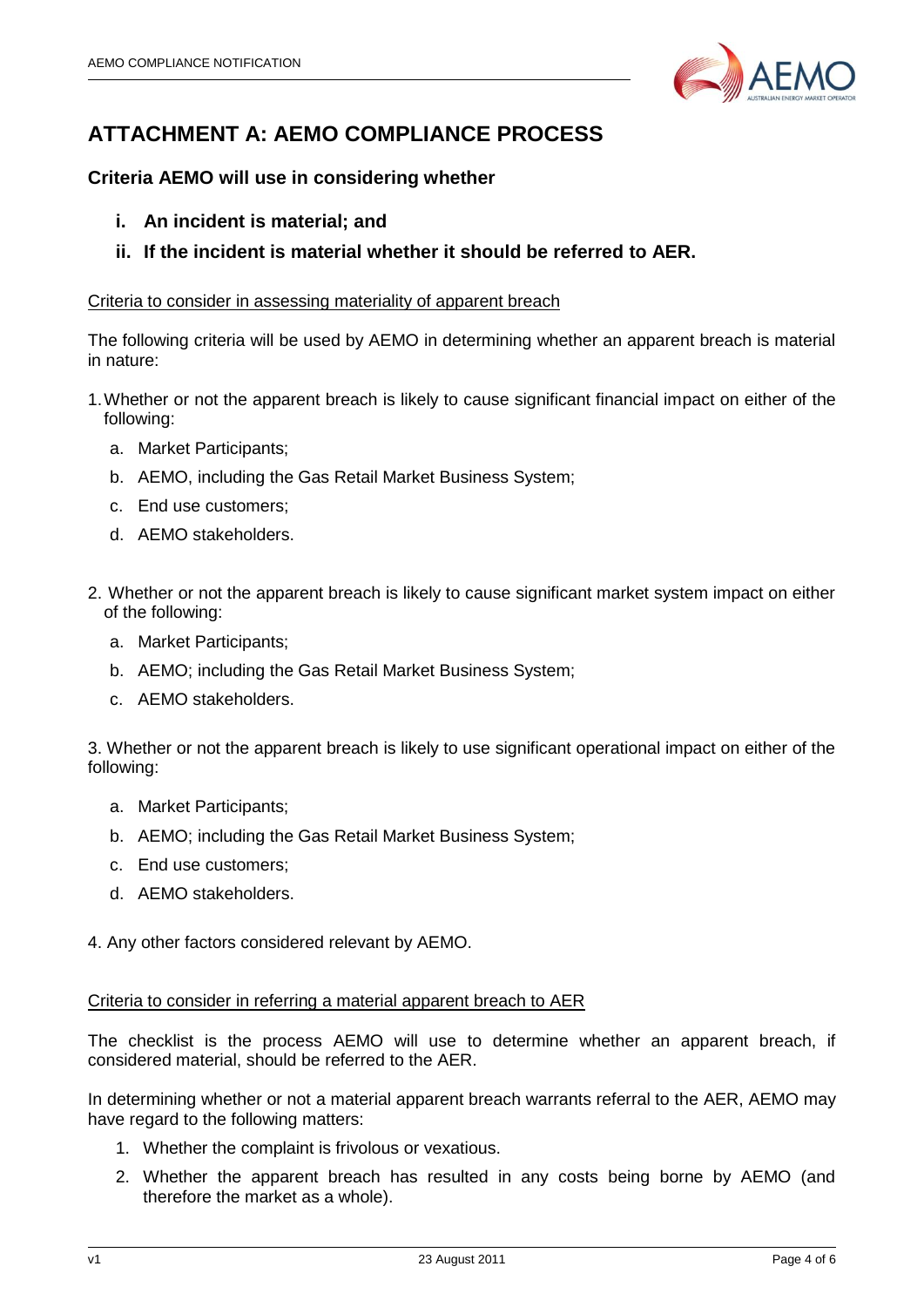

- 3. Whether or not the apparent breach appears to have arisen as a result of problems with the design/operation of the Procedures.
- 4. Whether the apparent breach by a Market Participant was caused by the conduct of AEMO.
- 5. Whether the apparent breach is an isolated event, or indicates a systemic problem with compliance.
- 6. Whether the apparent breach appears to have been made intentionally or maliciously.
- 7. Whether remedial action was taken by the Market Participant following discovery of the breach.
- 8. Whether the apparent breach has a potential anti-competitive effect.
- 9. Any other matters considered relevant by the AEMO.